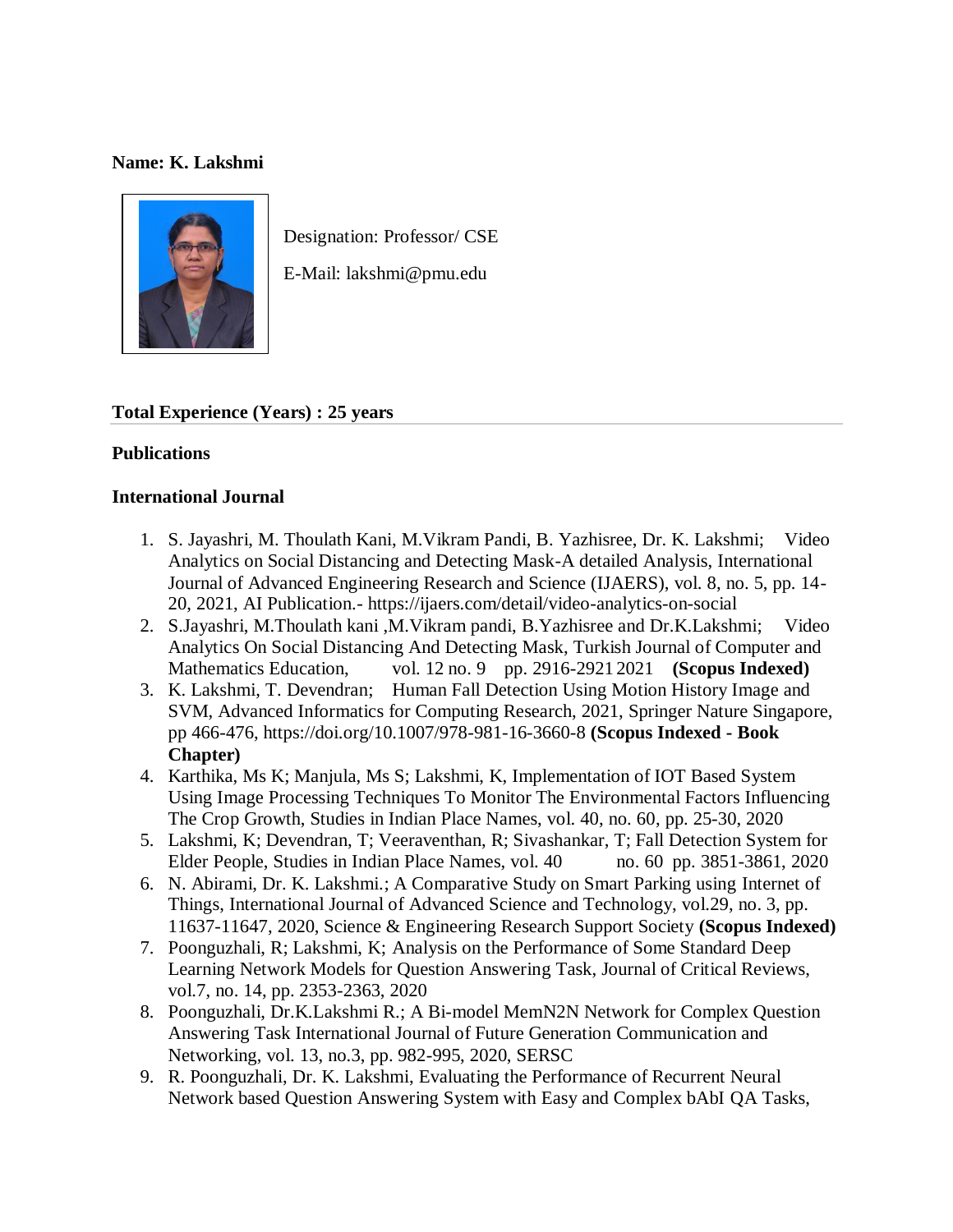International Journal of Advanced Science and Technology, vol. 29, no. 5, pp. 1389- 1402, 2020, Science and Engineering Research Support Society

- 10. R. Poonguzhali, K. Lakshmi, Analysis on the Language Independent and Dependent Aspects of Deep Learning based Question Answering Systems, International Journal of Innovative Technology and Exploring Engineering (IJITEE), vol. 9, no. 6, pp. 2057- 2062, 2020, Blue Eyes Intelligence Engineering & Sciences Publication **(Scopus Indexed)**
- 11. Lakshmi, R. Poonguzhali Dr. K, Evaluating the Performance of Keras Implementation of MemNN Model for Simple and Complex Question Answering Tasks, TEST Engineering and Management, vol.82 pp. 9620-9629, 2020, The Mattingley Publishing Co., Inc.
- 12. Kavitha, T; Lakshmi, K, Evaluation of the Performance of Tiny YOLOv3 based Drone Detection System with Different Drone Datasets, Journal of Critical Reviews, vol.7, no.14, pp. 835-848, 2020 doi:10.31838/jcr.07.14.208
- 13. N.Thilagavathi, K. Lakshmi, An Index Based Graph Plan Approach to Enhance Performance of Web Service Composition, Journal of Advanced Research in Dynamical and Control, vol. 12, no. 6, pp.2409-2426, 2020 **(Scopus Indexed)**
- 14. K.M.Arivu Chelvan, K.Lakshmi, Evaluating the Natural Language Understanding of a Machine by Answering Multiple Choice Questions for a Comprehension Text using proposed LKD Mode, International Journal of Recent Technology and Engineering (IJRTE), vol. 7, issue 6S2, pp.891-896, 2019, Blue Eyes Intelligence Engineering  $\&$ Sciences Publication (BEIESP) **(Scopus Indexed)**
- 15. Poonguzhali, R.; Lakshmi, K., Temporal Question Answering System: A Survey, Journal of Emerging Technology and Innovative Research, vol. 6, no.6, 2019
- 16. R. Vasanthakumar, K. D. Darsini, S. Subbaiah, Dr. K. Lakshmi (2018). **IoT for monitoring diabetic patients**. *International Journal of Advance Research, Ideas and Innovations in Technology*, 4(2) pp. 2149-2157 [www.IJARIIT.com.](https://www.ijariit.com/)
- 17. V. Hamsadhwani, Dr. K. Lakshmi, Dr. Arun Pachai Kannu, Centralized Sensing and Scheduling in Multi-User Cognitive Radio Networks, International Journal of Applied Engineering Research, vol. 13, no. 8, pp. 6463-6471, 2018
- 18. N.Thilagavathi, Dr. K. Lakshmi, Banupriya, S.Sandhiya, Web Service Composition Verification - A Study on open challenges Journal of Advanced Research in Dynamical and Control Systems 07-Special Issue, pp. 1883-1893, 2018, ISSN 1943-023x **(Scopus Indexed)**
- 19. Hamsadhwani, V; Kannu, Arun Pachai; Lakshmi, K, Stability of Queues in Multi-User Cognitive Radios International Journal of Applied Engineering Research, vol. 12, no. 13, pp. 3810-3816, 2017
- 20. Manjula, S; Lakshmi. K, A survey on Event detection in Surveillance Videos, Indian Journal of Scientific Research, vol. 14, no. 1, pp. 192-195, 2017
- 21. Lakshmi, K. M. Arivuchelvan K., Reading Comprehension System A Review, Indian Journal of Scientific Research, vol. 14, no. 1, pp. 83-90, 2017, 529 D/1/P-002, Pragati Vihar, Kalyanpur,Lucknow, Pin Code-226022,U.P.,India https://www.ijsr.in/upload/43659869818.pdf
- 22. Dr. K. Lakshmi, Dr. P. Raja Priya, Dr. T. Nivedhitha, Naive Bayesian Model for Predicting Mode of Delivery, International Journal of Scientific Research in Computer Science, Engineering and Information Technology (IJSRCSEIT), vol. 2, no. 4, pp. 562- 565, 2017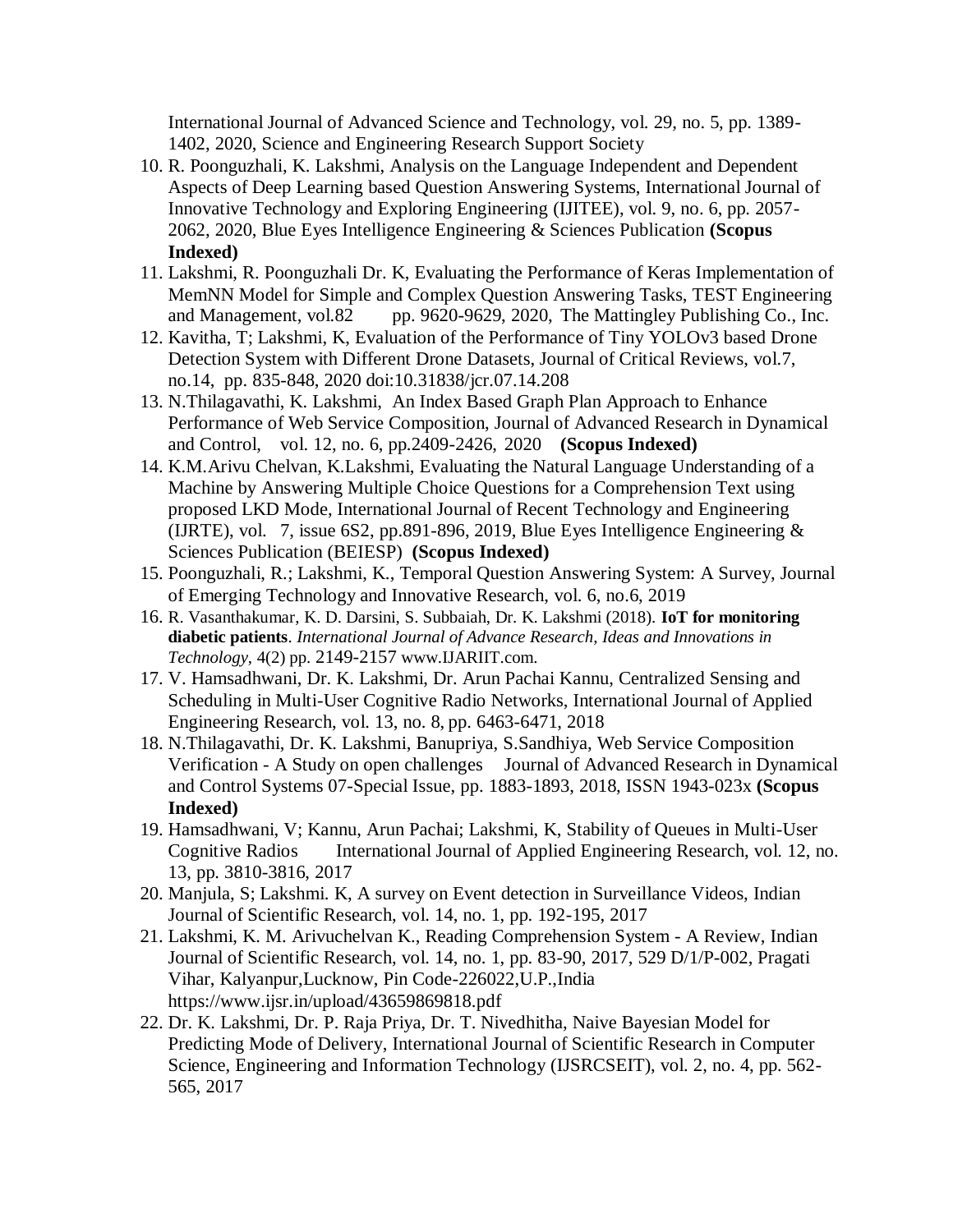- 23. Parkavi, A; Lakshmi, K; Srinivasa KG, Predicting Effective Course Conduction Strategy using Datamining Techniques, Educational Research and Reviews, vol. 12, no. 24, pp. 1188-1198, 2017, Academic Journals
- 24. L. Jayanthi, K. Lakshmi, Performance Study of Content Based Image Retrieval System, International Journal of Electronics and Communication Engineering and Technology (IJECET), vol.8, no. 6, pp. 48-61, 2017, ISSN Print: 0976-6464 and ISSN Online: 0976- 6472 © IAEME Publication
- 25. Manjula, S; Lakshmi, K, A Study on Object Detection, International Journal of Pharmacy & Technology, vol.8, no. 6, pp. 22875- 22885, 2016
- 26. Lakshmi K., Case Study on C-Programming Questions from the Perspective of Blooms Cognitive Level, **International Education and Research Journal**, [S.l.], v. 3, n. 2 , Feb. 2017. ISSN 2454- 9916. Available at: [<http://ierj.in/journal/index.php/ierj/article/view/725/702>](http://ierj.in/journal/index.php/ierj/article/view/725/702). Date accessed: 12 Aug. 2021.
- 27. L. Jayanthi, K. Lakshmi, An Effective Content Based Image Retrieval System Using Support Vector Machines Classifier, International Journal of Applied Engineering Research, vol. 10, no.14, pp.34001- 34007, 2015, ISSN 0973-4562
- 28. L. Jayanthi, K. Lakshmi, Performance Enhancement of Content Based Image Retrieval System by Integration of Suitable Image Features, Indian Journal of Science and Technology, vol. 8, no. 28, *DOI:10.17485/ijst/2015/v8i28/75065, October 2015*
- 29. L. Jayanthi, K. Lakshmi, A Refined Euclidean Distance Matching Technique for Improved CBIR using Colour, Straight Line and Outline Sketch Features of the Image, Global Journal for Research Analysis, vol. 3, no. 11, pp. 41-44, 2014
- 30. Jayanthi, L; Lakshmi, K, An Enhanced Content Based Image Retrieval using Three Region Colour Histogram of the Image, International Journal of Scientific Research, vol. 3, no. 4, pp. 73-76, 2014
- 31. S. Vishnupriya, K. Lakshmi; Face Recognition Under varying Lighting Conditions and Noise Using Texture Based and SIFT Feature Sets International Journal of Computer Science and Technology, vol. 3, no. 4, pp. 457-461, 2012
- **32.** Murugeshan, Meenakshi Sundaram; Lakshmi, K; Mukherjee, Saswati; A negative category based approach for Wikipedia document classification International Journal of Knowledge Engineering and Data Mining vol. 1 no. 1 pp. 84-97, 2010, Inderscience Publishers **(Scopus Indexed)**
- 33. Lakshmi, K., Sridevi R, Signature analysis of UDP streams for intrusion detection using data mining algorithms Signature, International Journal on Computer Science and Engineering, vol. 2, no.7, pp. 2461-2465, 2010, ISSN - **0975–3397**
- 34. Lakshmi, K; Mukherjee, Saswati, Using cohesion-model for Story Link Detection System, JCSNS International Journal of Computer Science and Network Security, vol. 7, no. 3, pp. 59-66, 2007
- 35. Lakshmi, Krishnamurthy; Mukherjee, Saswati, Improved IR in cohesion model for link detection system Industrial Conference on Data Mining, pp. 148-162, 2007Springer, Berlin, Heidelberg **(Scopus Indexed – Book Chapter)**

## **International Conference**

1. K. Lakshmi, K.M. Arivuchelvan, A survey on Datasets for Machine Reading Comprehension, International conference on Recent Trends in Computing,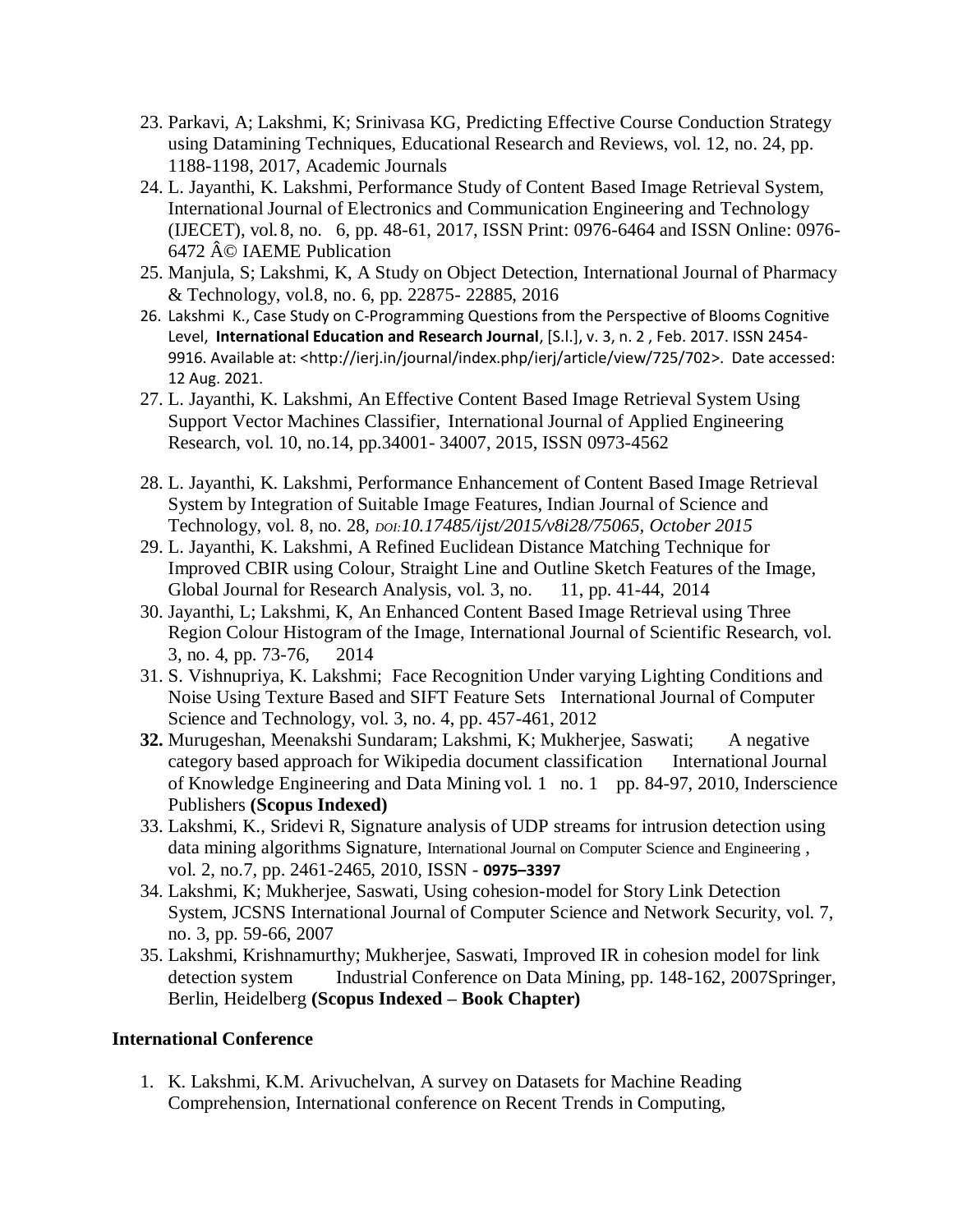Communication and Networking Technologies (ICRTCCNT`19), 2019 **(Scopus Indexed)**

- 2. S. Manjula, K. Lakshmi, Detection and Recognition of Abnormal Behaviour Patterns in Surveillance Videos Using SVM Classifiers, International conference on Recent Trends in Computing, Communication and Networking Technologies (ICRTCCNT`19), 2019 **(Scopus Indexed)**
- 3. K. Lakshmi, T. Nivedhitha; Rule Induction for Predicting the Labor Onset using Cervical Length, in proceedings of Global Conference for Advancement in Technology (GCAT) Doi: 2019978-1-7281-3694-3/19 ©2019 IEEE **(Scopus Indexed)**
- 4. Parkavi A, Lakshmi K, Pattern analysis of blooms knowledge level students performance using association rule mining, In proceedings of IEEE International Conference on Smart Technologies and Management for Computing, Communication, Controls, Energy and Materials (ICSTM), Chennai, pp. 90-93, 2017, IEEE **(Scopus Indexed)**
- 5. Parkavi A, Lakshmi K, Predicting the course knowledge level of students using data mining techniques, In proceedings of IEEE International Conference on Smart Technologies and Management for Computing, Communication, Controls, Energy and Materials (ICSTM), Chennai, 2017, pp. 128-133, 2017, IEEE **(Scopus Indexed)**
- 6. Parkavi.A, K.Lakshmi, K.G.Srinivasa, An Association Rule Mining based Learning Analytics using Bloom's Taxonomy, in Proceedings of international conference on Bigdata and Cloud Computing (ICBDCC 17), 2017
- 7. Krishnamurthy, Lakshmi; Kesavan, Jayanthi, An improved Content Based Image Retrieval Using Three Region Colour and Straight Line Signatures of the Image, International Conference on Communications and Signal Processing (ICCSP), pp. 1919- 1924, 2015, IEEE **(Scopus Indexed)**
- 8. Jayanthi, L; Lakshmi, K, An Improved Content Based Image Retrieval using Three Region Colour, Straight-line and Outline Signatures of the Image, International Conference on Information Communication and Embedded Systems (ICICES2014), 6- Jan 2014, IEEE **(Scopus Indexed)**
- 9. L.Jayanthi, Dr.K.Lakshmi, An Improved Content Based Image Retrieval using Three Region Color, Straight Line and Outline Signatures of the Image, International Conference on Information Communication and Embedded Systems 2014, ISBN No. 978-1-4799-3834-6
- 10. L.Jayanthi, Dr.K.Lakshmi, An improved Content Based Image Retrieval using Three Region Colour and Straight line Signatures of the Image, International Conference on Communication and Signal Processing (ICCSP'14) 2014
- 11. L.Jayanthi, Dr.K.Lakshmi, An Improved Content Based Image Retrieval Using Three Region Color, Straight-Line and Outline Sketch of the Image International Conference on Electrical, Communication and Computing 2014
- 12. S.Vishnupriya, Dr.K. Lakshmi, Enhanced Feature Sets for Face Recognition with Varying Lighting Conditions and Noise, 1st International conference on advances in communication and computation (ICACC) , 2012
- 13. Shanthi. K, Lakshmi. K, Hybridization of Fuzzy Self Constructing and Particle Swarm Optimization Clustering of Features for Text Classification,Engineering Post Graduate Research Conference 2011 (ENGGPOS-2011), 2011
- **14.** Murugeshan, Meenakshi Sundaram; Lakshmi, K; Mukherjee, Saswati, Exploiting negative categories and Wikipedia structures for document classification, 2009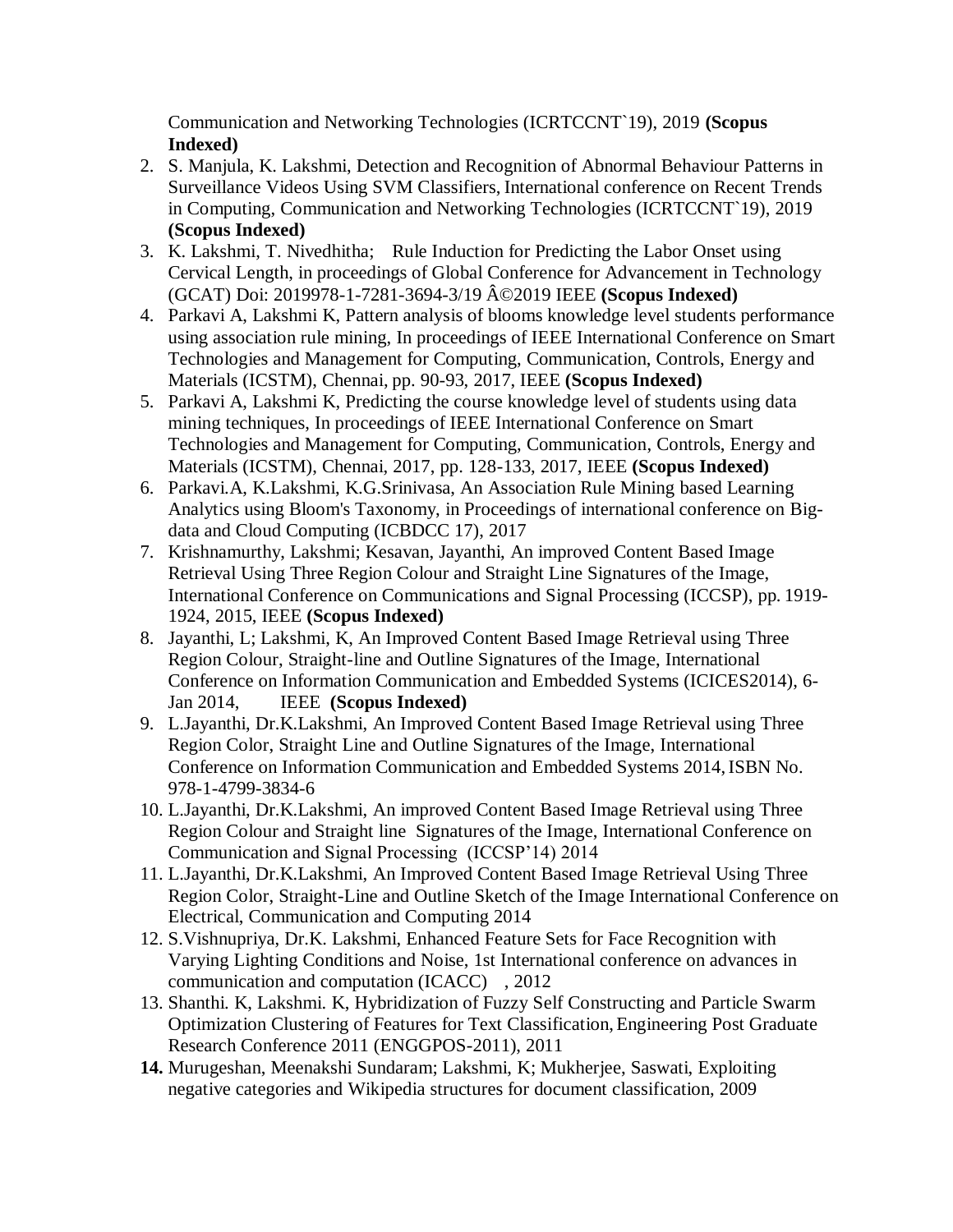International Conference on Advances in Recent Technologies in Communication and Computing, pp. 868-872, 2009 IEEE **(Scopus Indexed)**

- 15. Murugeshan, M; Lakshmi, K; Mukherjee, Saswati; A categorization approach for wikipedia collection based on negative category information and initial descriptions, Proc. of the Initiative for the Evaluation of XML Retrieval (INEX 2007), pp. 212-214, 2007
- 16. K. Lakshmi, Saswati Mukherjee; Semantic Information Retrieval for Story Link Detection System, International Conference on Information and Communication Technology, 2007
- 17. K. Lakshmi, Saswati Mukherjee, Category Based Feature Weighting for Automatic Text Categorization, Indian International Conference on Artificial Intelligence, 2007
- 18. K. Lakshmi, Saswati Mukherjee, Improving Link Detection System using SVM with Context-Graph, Indian International Conference on Artificial Intelligence, 2007
- 19. Lakshmi, K; Mukherjee, Saswati; An improved feature selection using maximized signal to noise ratio technique for TCThird International Conference on Information Technology: New Generations (ITNG'06), pp. 541-546, 2006, IEEE (**Scopus Indexed)**
- **20.** Lakshmi, K; Mukherjee, Saswati; Profile extraction from mean profile for automatic text categorization International Conference on Computational Intelligence for Modelling, Control and Automation and International Conference on Intelligent Agents, Web Technologies and Internet Commerce (CIMCA-IAWTIC'06), pp. 384-389, 2005, IEEE (**Scopus Indexed)**

# **National Conference**

- 1. Vaishnavi, Ms R; Manjula, Ms S; Lakshmi, K; Comparison of Image Segmentation Methods in an Experimental Way, in proceedings of 2nd National Level Conference on Recent Trends in
- 2. Engineering, Technology and Management Sciences (RTETMS-2020)" organized by Dr.K.V.Subba Reddy Institute of Technology, Kurnool, Andhra Pradesh on 26th June 2020
- 3. Ms. Manjula, Dr. K. Lakshmi, Visual Surveillance on Detecting Fire in Rural Area using Distributed Wireless Sensor Network, CSIR Sponsored National Conference on Efficient Implementation of Recent IT Trends for Rural Development, 2013
- 4. L. Jayanthi, Dr. K. Lakshmi, Retrieval of Desired Information from Digitally Recorded Lecture Videos National Conference on Signals, Systems and Technologies in Media NCSSTM 2011
- 5. L. Jayanthi, Dr. K. Lakshmi; Information and Communication Technologies for Education and Empowerment National Conference on Signals, Systems and Technologies in Media NCSSTM 2011, pp. 46-51, 2011
- 6. G.Anupriya, Dr.K.Lakshmi, K.M.Arivuchelvan, Truth Finding with Conflicting Information on the Web, National Conference on Information And Communication Technology, 2010